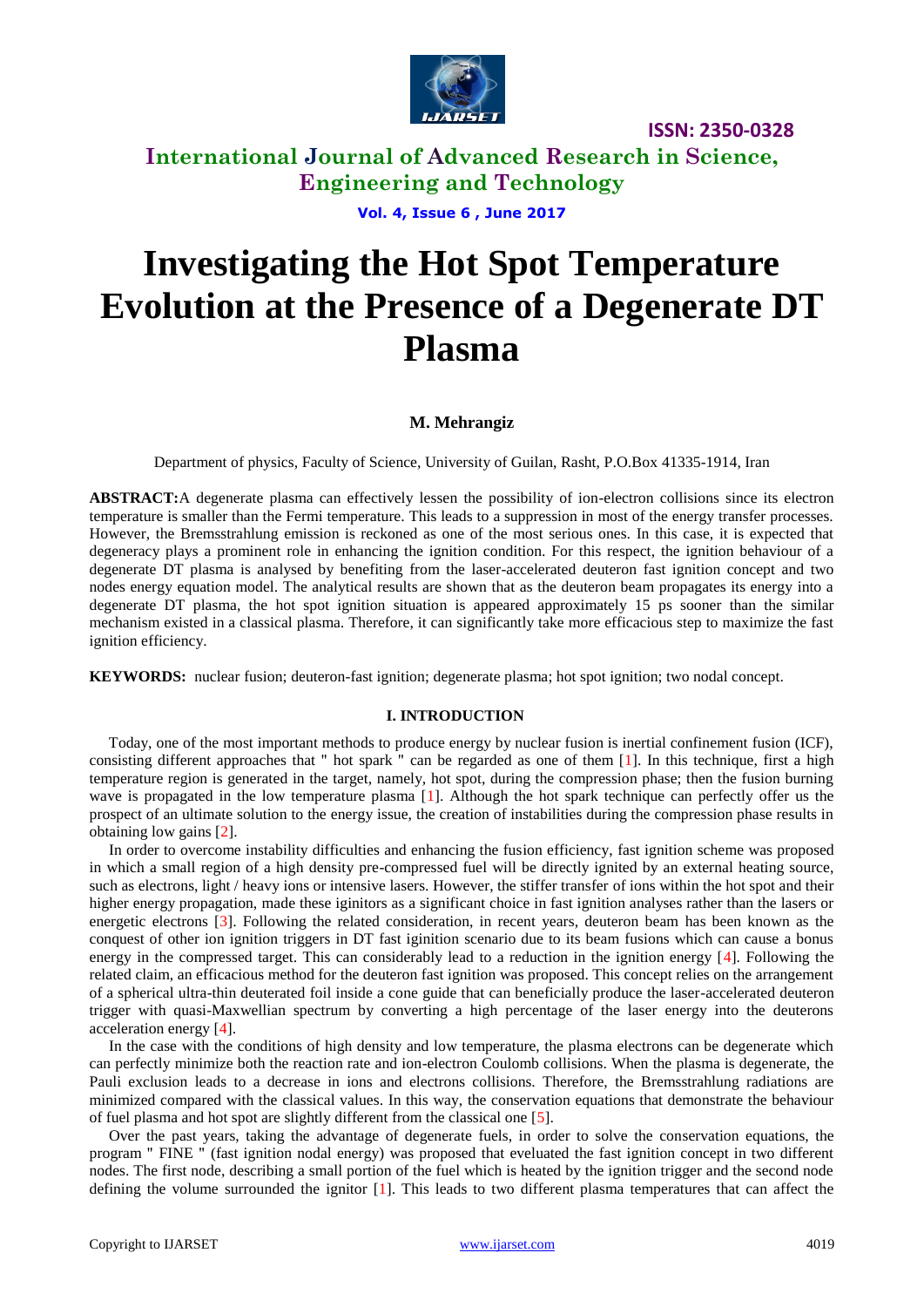

# **International Journal of Advanced Research in Science, Engineering and Technology**

**ISSN: 2350-0328**

## **Vol. 4, Issue 6 , June 2017**

behaviour of hot region and thermal energy dissipations. Figure 1 shows the related nodal separation for a deuteron fast ignition scheme.

 To demonstrate the assertions, in this paper, taking into account the laser-accelerated deuteron beam, by solving the FINE equations, first the thermal Bremsstrahlung radiation will be analysed by having regard for the motion of ions in a degenerate plasma, in sect. II. Moreover, the role of degeneracy in the power dissipation will be discussed. Then, in sect. III, the hot spot behaviour will be compared in two degenerate and classical plasmas. Finally, sect. IV will present the conclusions and results.



Fig.1. Fast ignition by the laser-accelerated deuteron trigger based on the two nodal technique.

### **II.FAST IGNITON BASED ON THE NODAL ENERGY CODE**

### **A. The Nodal Energy Equations**

As shown in fig.1, in a two node energy model, the first node demonstrates the ignitor that here is considered as the mixture of deuteriums and tritiums with equal density numbers. Moreover, the size of the ignitor portion is determined by the external deuteron beam range. However, the range of the 3.5 MeV alpha particles produced by DT fusion reactions play a role in defining the size of node 2.

As the physical model, in this paper, a conically guided degenerate pre-compressed fuel with the uniform density,  $\rho =$ 2000 g/cm<sup>3</sup> has been considered which is heated by a laser-accelerated deuteron beam. The nodal energy equations for the ions and electrons of the separated volumes can be written as  $[6]$ ,

*Node 1:* 

$$
\left(\frac{dE_e}{dt}\right)_{node1} = \frac{3}{2} \cdot \frac{d\left(n_e k_B T_e\right)}{dt} = P_{ie} - P_b + f \cdot \eta P_{fa} + \eta_d P_{ign} - P_{he} - P_{me},
$$
\n
$$
\left(\frac{dE_i}{dt}\right)_{node1} = \frac{3}{2} \cdot \frac{d\left(n_i k_B T_i\right)}{dt} = -P_{ie} - P_b + f \cdot (1 - \eta) P_{fa} + (1 - \eta_d) P_{ign} - P_{mi},
$$
\n(2)

$$
\left(\frac{dE_e}{dt}\right)_{node1} = \frac{3}{2} \cdot \frac{d\left(n_e \kappa_B T_e\right)}{dt} = P_{ie} - P_b + f \cdot \eta P_{fa} + \eta_d P_{ign} - P_{he} - P_{me},
$$
\n
$$
\left(\frac{dE_i}{dt}\right)_{node1} = \frac{3}{2} \cdot \frac{d\left(n_i k_B T_i\right)}{dt} = -P_{ie} - P_b + f \cdot (1-\eta) P_{fa} + (1-\eta_d) P_{ign} - P_{mi},
$$
\n(2)

*Node 2:* 

$$
\int_{node1}^{1} \frac{dE_e}{dt} = \frac{3}{2} \cdot \frac{d\left(n_e k_B T_e\right)}{dt} = P_{ie} - P_b + (1 - f) \cdot \eta P_{fa} - P_{he} - P_{me} + \left[f \cdot P_b + P_{he} + P_{me}\right]_{ignior},
$$
\n(3)

$$
\left[ f \cdot P_b + P_{he} + P_{me} \right]_{\text{ignitor}},
$$
\n
$$
\left( \frac{dE_i}{dt} \right)_{\text{node 2}} = \frac{3}{2} \cdot \frac{d \left( n_i k_B T_i \right)}{dt} = -P_{ie} - P_b + (1 - f)(1 - \eta) P_{fa} - P_{mi} + (4)
$$
\n(4)

$$
P_{node2} = \frac{3}{2} \cdot \frac{d (n_i k_B I_i)}{dt} = -P_{ie} - P_b + (1 - f)(1 - \eta) \cdot P_{fa} - P_{mi} +
$$
\n
$$
\left[ f \cdot P_b + P_{mi} \right]_{ignitor},
$$
\n(4)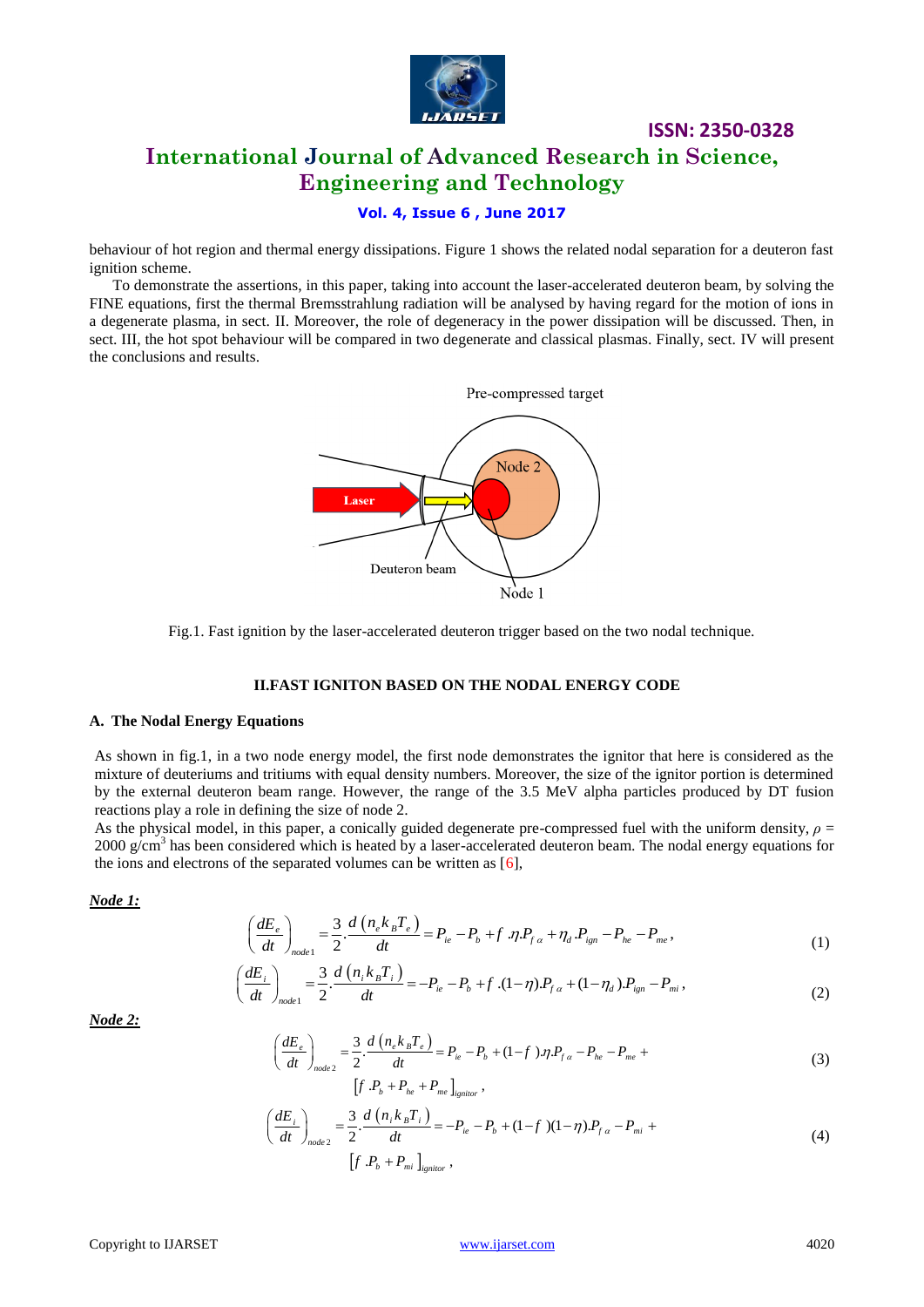

# **International Journal of Advanced Research in Science, Engineering and Technology**

### **Vol. 4, Issue 6 , June 2017**

where  $k_B$  defines the Boltzmann constant,  $P_{ien}$  is the power density deposited by the external deuteron driver (the term  $\eta_d = \lambda_i / (\lambda_i + \lambda_e)$ , is the amount of the total energy of the driver deposited in the electrons, the rest deposited in the ions, all the energy is deposited in the ignitor regime by definition of ignitor). *λi,e* expresses the mean free path of ions / electrons of the plasma region [6].  $P_{ie}$  is the electron-ion exchange power density.  $P_{fa}$  is the DT fusion power density, where  $f$  determines the fraction of alpha particles energy deposited in node 1 and  $(1-f)$  is the fraction deposited in node 2. Moreover, the term  $\eta = 32 / (32 + T_e)$  and  $(1-\eta)$  effectively rely on the plasma temperature and density and define the energy fraction that the alpha particles deposite into the electrons and ions, respectively [7].  $P_{he}$  and  $P_m$ respectively show the electron heat conduction and the mechanical expansion dissipation [7]. (see the appendix for details).

This paper only discuss the node 1 behaviour. In the following, benifiting from eqs.(1) and (2), we will elaborate the Bremsstrahlung radiation, *Pb*, as one of the most important energy loss mechanisms in achieving ignition of degenerate plasma.

#### **B.Bremsstrahlung Radiation in Degenerate Fuel**

 Plasma tends to turn into a low temperature one due to the outflowing of energy. The high percentage of this energy dissipation comes from the Bremsstrahlung radiations. When the plasma is classical, the higher charge to mass ratio of the ions compared with the electrons, leads to a decrease in their thermal velocity. However, when the plasma is degenerate, by having regard for two-temperature nodal technique, the ions are comparable in thermal motions to the electrons. In other word, the electrons temperature is lower than the Fermi temperature in degenerate plasma. This condition makes the electrons to obey the Fermi-Dirac distribution function [8]. Taking account of degeneracy, the electron density,  $n_e$ , and the Fermi temperature,  $kT_F$ , can be given as,

$$
n_e = \frac{2}{\lambda_e^3} \cdot e^{\beta_e \mu_e} \left[ 1 - \frac{e^{\beta_e \mu_e}}{\sqrt{8}} \right],
$$
 (5)

$$
kT_F = \frac{\hbar^2}{2m_e} \left(3\pi^2 n_e\right)^{2/3},\tag{6}
$$

where  $\lambda_e$  defines the electron thermal wavelength,  $\beta_e = 1/kT_e$  and  $\mu_e$  is the electron chemical potential. For the high value of  $\beta_e\mu_e$ , the Fermi-Dirac distribution is limited to the Maxwellian velocity distribution [8]. In this case, the specific emissivity can be expressed as a function of DT fuel frequency, v, by the following equati

value of 
$$
p_e\mu_e
$$
, the Fermi-Dirac distribution is limited to the Maxwellian velocity distribution [8]. In this case, the  
specific emissivity can be expressed as a function of DT fuel frequency, v, by the following equation [9],  

$$
j(v) = \frac{256\pi^3 Z^2 e^6}{3c^3 m_e^2} n_e n_i \left(\frac{m_e}{2\pi k_B T_e}\right)^{3/2} \left(\frac{m_i}{2\pi k_B T_e}\right)^{3/2} \int_0^\infty \exp\left(-\frac{m_e v_e^2}{2k_B T_e}\right) r_e^2 dv_e
$$
(7)  

$$
\int_0^\infty \exp\left(-\frac{m_i v_i^2}{2k_B T_i}\right) r_i^2 dv_i \int_0^\pi \ln \frac{m_e v^3}{2\pi Z e^2 v} \cdot \frac{1}{v} \sin \theta d\theta,
$$

where  $n_i$ ,  $Z$  and  $T_i$  are the density, atomic number and the temperature of the ions, respectively.  $v$  is the relative velocity.  $v_i$  and  $v_e$  define the thermal velocity of the ions and electrons, respectively. Benefiting from eq.(7), one can calculate the Bremsstrahlung radiation loss through the integration over *ν* parameter [9],

$$
P_b\left(keV\ldots\text{cm}^{-3}/s\right) = \int_0^\infty j\left(v\right)dv.
$$
\n(8)

Taking account of two-node temperature concept for degenerate DT fuel, fig.2a shows the specific emissivity of the Bremsstrahlung radiation by considering three different electron temperatures and *Ti=* 700*T<sup>e</sup>* . Moreover, fig.2b exhibits the Bremsstrahlung radiation loss as a function of electron temperature for two different plasma densities.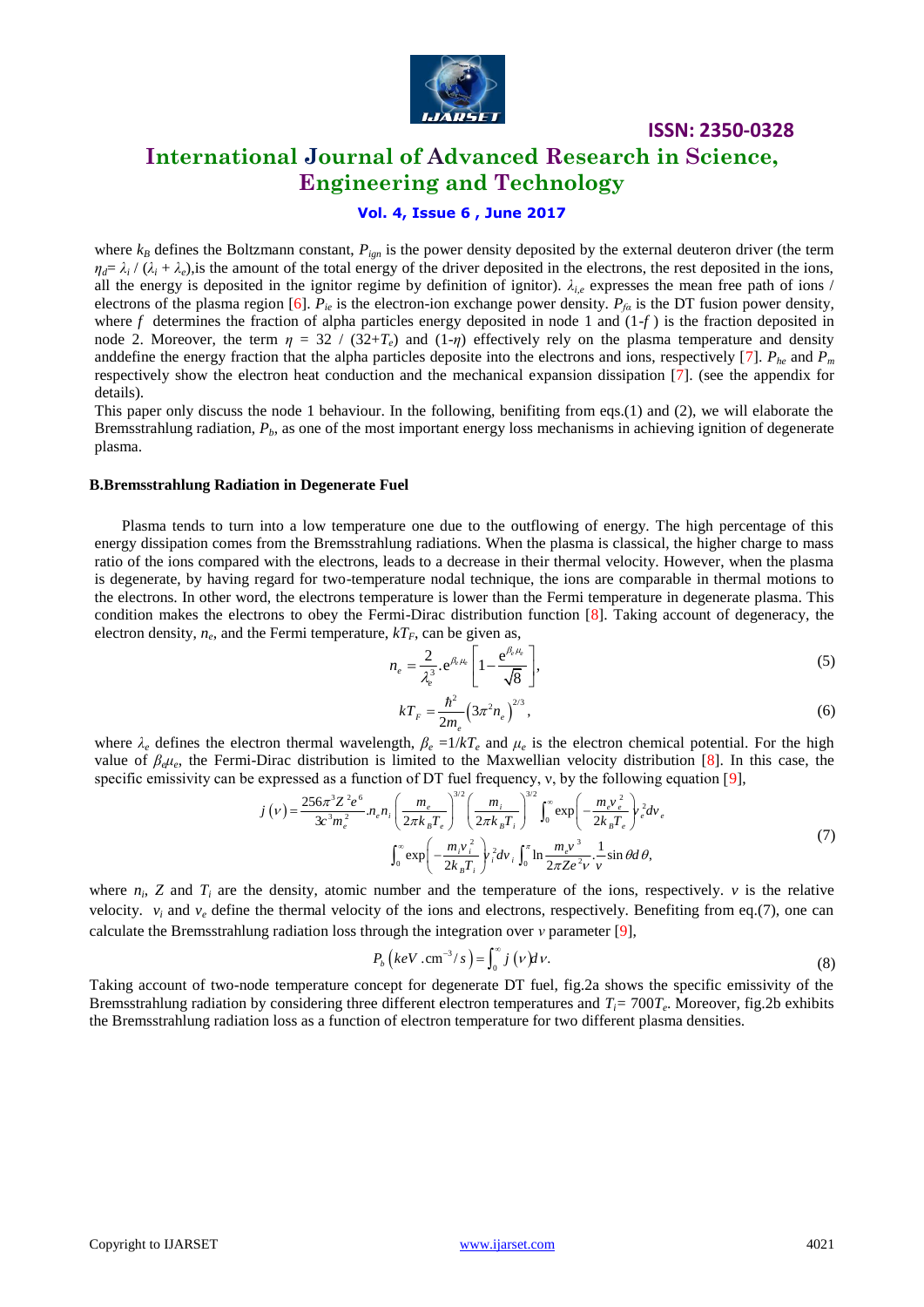

# **International Journal of Advanced Research in Science, Engineering and Technology**

### **Vol. 4, Issue 6 , June 2017**



Fig.2. a) Specific emissivity of the Bremsstrahlung radiation in a degenerate DT plasma at,  $T_i = 700 T_e$ , as the ion temperature value and three different electron temperatures:  $T_e = 1 \text{ keV}$  (solid line),  $T_e = 5 \text{ keV}$  (dashed line) and  $T_e =$ 10 keV (dashed-dotted line). b) The Bremsstrahlung radiation loss as a function of electron temperature and density, n<sup>e</sup> .

As the electrons temperature increases, the energy exchange value among the electrons and ions of the plasma maximizes. In this case, the plasma has a tendency to turn into non-degenerate (classical) form. This leads to a reduction in specific emissivity. Moreover, from fig.2a one can obtain a slight decrease in emissivity at low DT plasma frequencies (< 10 Hz). However, this is followed by a sharp fall over the next frequency values. This can prominently express the inverse relation between the emissivity and the plasma frequency. Figure 2b, obviously shows that for a given plasma density, as the electrons contain higher temperature values, a gradual decrease in degeneracy, causes increase in Bremsstrahlung radiation loss due to the more ion-electron collisions.

#### **III. HOT SPOT BEHAVIOUR IN DEGENERATE PLASMA**

 In order tofind the degeneracy effect on the improvement in the ignition situation, discussing the evolution of the hot spot behaviour can be regarded as a significant point. For the ignition regime, the fusion energy deposited into the hot spot must be greater than the power losses. However, while the spark DT fuel undergoes a thermonuclear ignition, the initial energy content of the plasma is comparable to the total energy released during the confinement time. In this

case, the equation of power balance at the spark centre can be approximately calculated as [10],  
\n
$$
\frac{P_{ijm}}{V_{hs}} - (P_b' + P_m + P_{he} - P_{fa}) = \frac{3}{2} \cdot \frac{d}{dt} ((n_i + n_e) \cdot k_B T_{hs}),
$$
\n(9)

where  $V_{hs}$  is the volume of hot spot,  $P_b'$  is the Bremsstrahlung radiation loss in a classical plasma (see the appendix), $n_e$ is the electron density and  $n_i = n_d + n_t$  is the sum of deuterium and tritium densities of DT plasma as a function of time,<br> $dn_d = dn_t = -n \cdot n / \sqrt{m}$ .

$$
\frac{dn_d}{dt} = \frac{dn_t}{dt} = -n_d n_t \left\langle \sigma v \right\rangle_{DT},\tag{10}
$$

in which  $\langle \sigma v \rangle_{DT} = 1.1 \times 10^{-18} T^2$  cm<sup>3</sup>/s expresses the Maxwell-averaged DT fusion reactivity [10]. Equation 9 gives the hot spot evolution for a normal one-temperature plasma. However, the hot spot evolution of a two-temperature degenerate plasma is calculated by taking into account the nodal energy model (eqs. (1) and (2)). Following the claims, fig.3 exhibits the temporal evolutionof the hot spot in two degenerate and classical plasmas by benefiting from the data in table.1. (see ref.[11] for details ).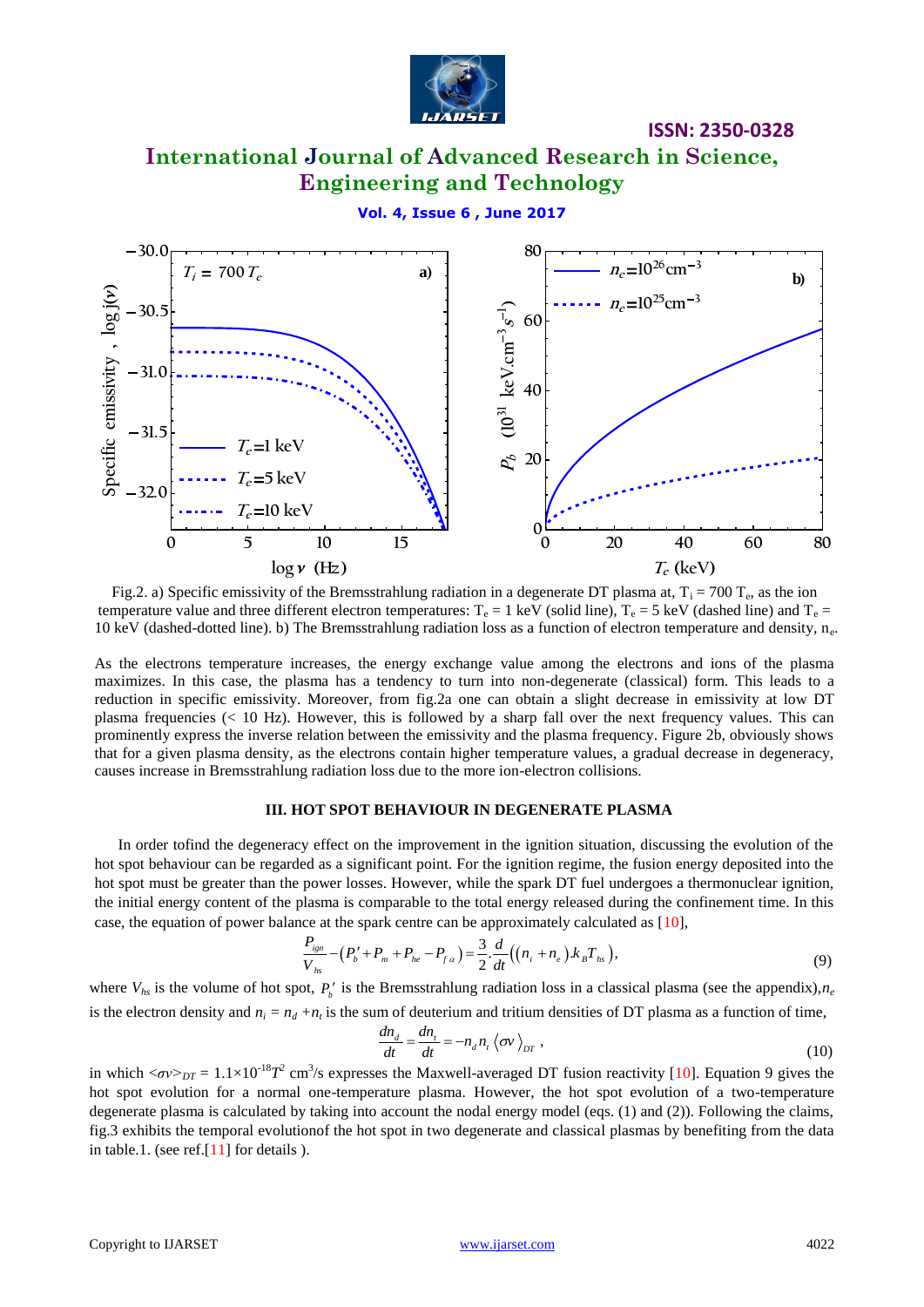

# **International Journal of Advanced Research in Science, Engineering and Technology**

### **Vol. 4, Issue 6 , June 2017**

**Table.1. The required data to calculate the hot spot behaviour in degenerate and classical plasma.**

| Plasma            | $R_{hs}$ (µm) | $\rho_{hs}$ (g/cm <sup>-</sup> ) | $d$ (mm) | $T_{ign}$ (MeV) | $N_{ign}$            | $T_{ini}$ (keV) |
|-------------------|---------------|----------------------------------|----------|-----------------|----------------------|-----------------|
| <b>Degenerate</b> | 20            | 2000                             | 0.16     |                 | $1.5 \times 10^{16}$ |                 |
| Classical         | 20            | 300                              | 1.02     |                 | $1.5\times10^{16}$   |                 |



Fig.3. Time evolution of the hot spot temperature for two different plasma conditions: degenerate (dashed line) based on the nodal energy model and classical (solid line) based on the normal equation of power balance.

In table.1,  $R_{hs}$ ,  $\rho_{hs}$  and *d* refer to the hot spot radius, hot spot density and the foil-target distance, rspectively. However,  $T_{ign}$  and  $N_{ign}$  are the external beam parameters that define the Maxwellian distribution temperature and density of the accelerated deuteron driver, respectively. Based on the conservative ignition criterion,  $R_{hs}\rho_{hs}T_{hs}$  6 g.cm<sup>-2</sup>.keV [10], we can obtain that for both classical and degenerate plasmas, the temperature of the hot spot,  $T_{hs}$ , should be (  $> 10 \text{ keV}$ ) in order to achieve the ignition situation. By analysing fig.3, one can find that degeneracy by reducing the ignition time can play an important role in enhancing the fast ignition condition. As shown in fig.3, the ignition time interval is limited to (< 30 ps) corresponds to  $t = R_{hs} / C_s$ , where  $C_s = 2.8 \times 10^7 (T/\text{keV})$  cm/s defines the sound speed. Furthermore, the initial temperature,  $T_{inj}$ , has been considered 1 keV for both degenerate and classical types.

 When the accelerated deuteron beam strikes the classical DT plasma, the fuel takes about 15 ps to involve in increasing the hot spot temperature. However, this temperature maximizes from the beginning when the DT plasma is degenerate (see fig.3). It should be asserted that in degenerate plasma both the ions and electrons involve in the spark ignition. However, the role of ions is moreefficacious. On the other hand, based on the nodal energy model, during the burning of node 1, the energy of the external driver tries to heat the spark and provide the ignition situation. For this respect, deposite its energy to the electrons and ions of the plasma. However, ions are more participant in the related energy distribution since the electrons are degenerate and their temperature is smaller than the Fermi temperature. For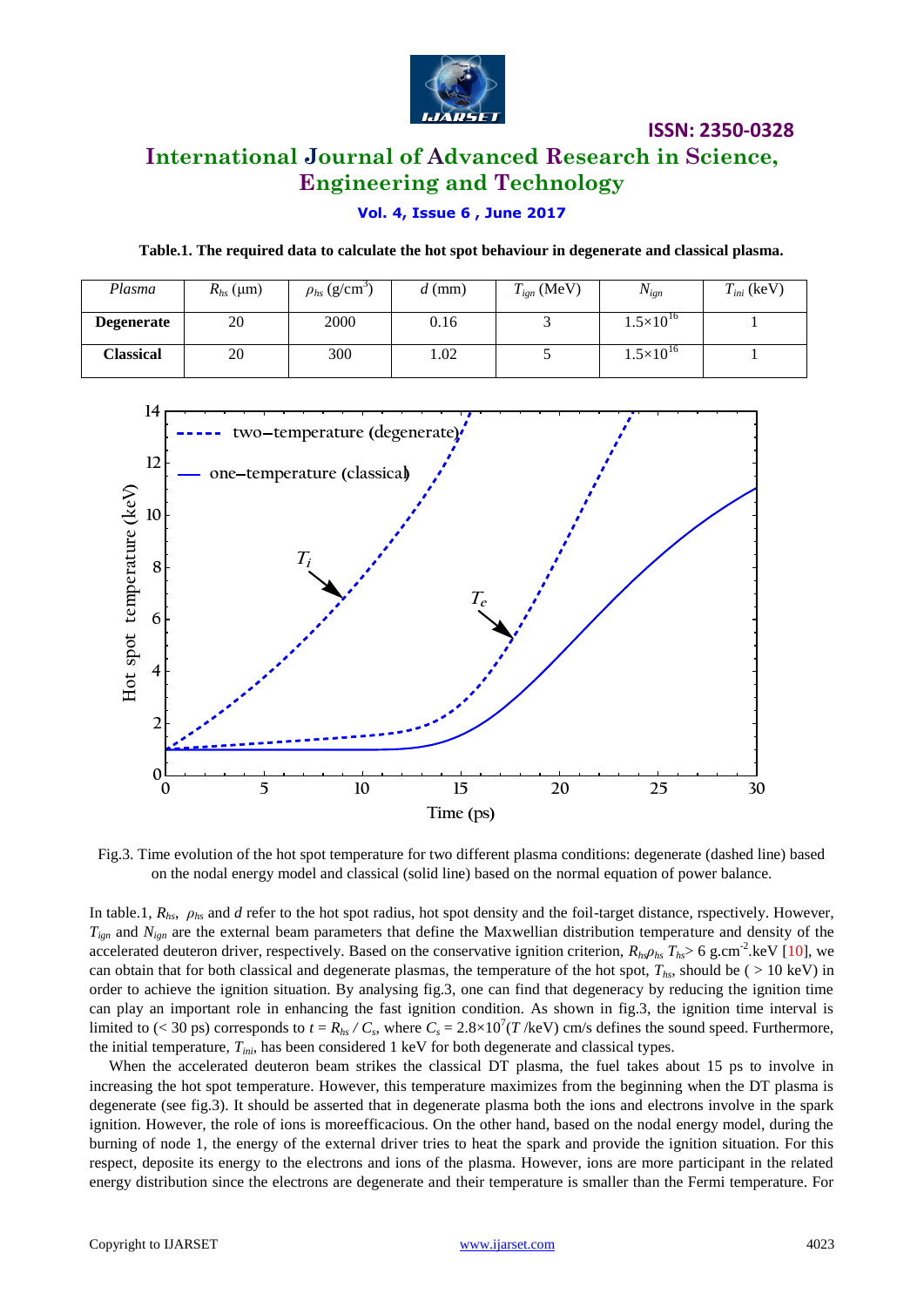

# **ISSN: 2350-0328 International Journal of Advanced Research in Science, Engineering and Technology**

### **Vol. 4, Issue 6 , June 2017**

this reason, the electrons are expected to undergo less reactions during the node 1 burning time interval. Figure 4, expresses the temperature evolution of the ions and electrons as a function of time.



Fig.4. Temperature evolution of the ions (solid line) and electrons (dashed line) of a degenerate plasma vs. time. The calculations has been done based on the two nodal concept.

Figure 4 has been depicted by the numerical calculations of eqs.(1), (2) and (10). From fig.4, one can see that from the beginning to *t*~ 1ps, the electrons and ions remaining towards a common temperature, which is a direct result of degeneracy. Just after this time, by developing the fusion burning wave, the energy exchanges between the ions and electrons. The temperature of electrons increases gradually and following the plasma tendency to turn classical form, the burning wave propagates into node 2.

### **IV.CONCLUSION**

 In this paper, fast ignition of a laser-accelerated deuteron beam was investigated at the presence of degenerate DT plasma. When a plasma is degenerate, the Pauli exclusion principle can prominently decrease the ion-electron collisions since the electron temperature is smaller than the Fermi temperature. This leads to a reduction in the Bremsstrahlung radiation emissions, which can effectively minimize the ignition temperature. In this case, the energy equations will be different compared with the classical plasma. For this respect, the two nodes energy equations was proposed as a means to analyse the ignition behaviour in degenerate plasma. This consideration was demonstrated in this paper. The ignition situation was compared in two various degenerate and classical DT plasmas. The results showed that, as the external deuteron beam propagates into the classical plasma, the fuel takes about 15 ps to involve in maximizing the hot spot temperature. However, the related time interval decreases significantly in a degenerate condition. Furthermore, degeneracy by appearing the hot spot ignition condition in shorter time, can be reckoned as a positive point in fast ignition scenario.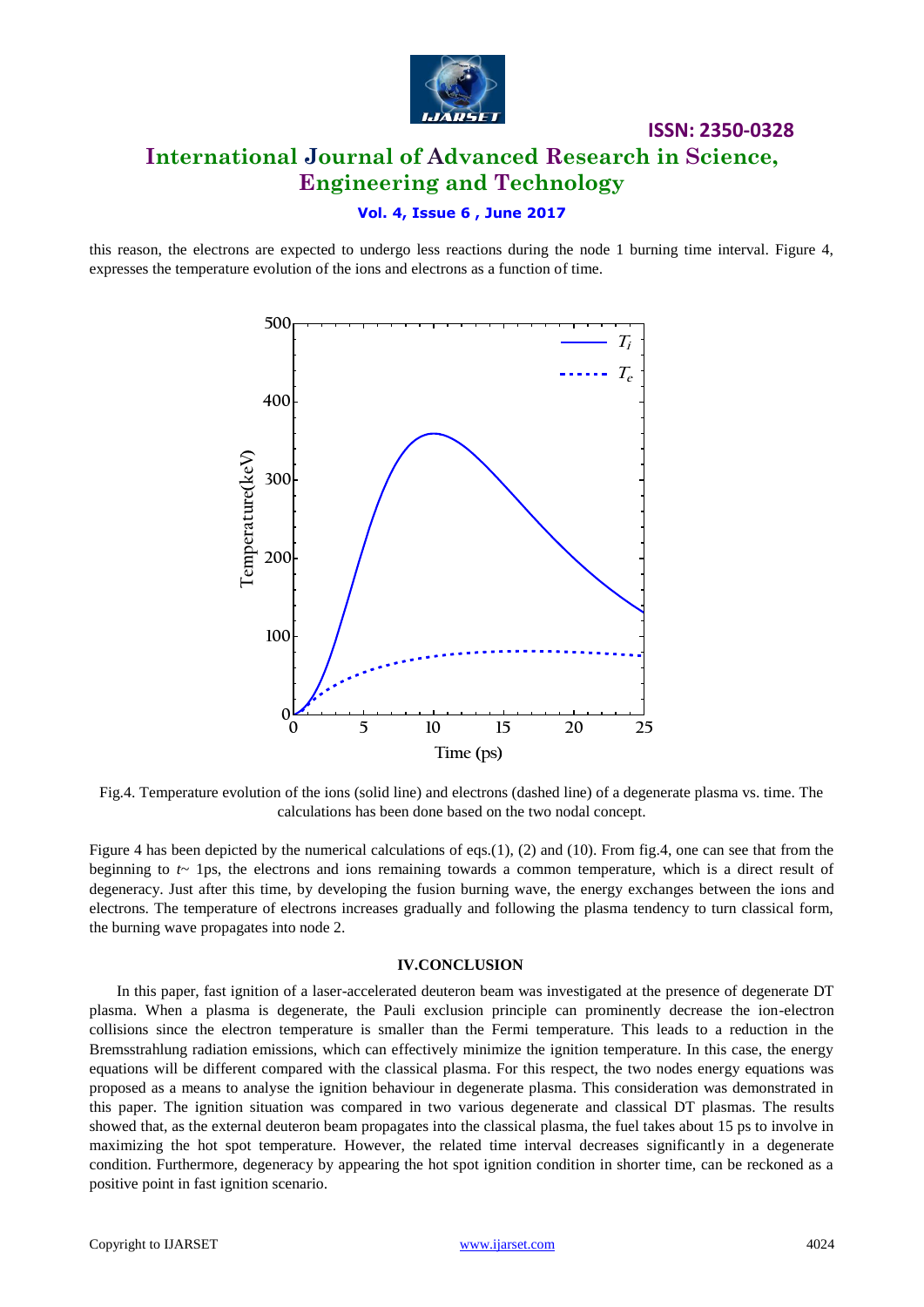

# **International Journal of Advanced Research in Science, Engineering and Technology**

### **Vol. 4, Issue 6 , June 2017**

### **V.APPENDIX. THE RADIATION PROCESS IN DT PLASMA**

#### **A. Power of External Ion Beam**

 Taking into account the Maxwellian energy distribution for the laser-accelerated ion beam, the beam deposition power can be given as [3],

$$
P_{ign}(t) = \frac{8}{3\sqrt{\pi}} \frac{E_{tot}}{\tau} \left(\frac{\tau}{t}\right)^6 \exp^{-(\tau/t)^2}, \tau = \sqrt{\frac{m_{ign}d^2}{2T_{ign}}} \tag{A1}
$$

**ISSN: 2350-0328**

where *d*,  $m_{ign}$  and  $T_{ign}$  are the foil-target distance, the mass and Maxwellian distribution temperature of the ion beam, respectively. Moreover, by considering *Nign* as the number of generated ion triggers, the total beam energy, *Etot*, can be regarded as,  $E_{tot} = 3/2 \times N_{ign} \times T_{ign}$ .

#### **B. Ion-Electron Collision Power**

 In degenerate plasma, the stopping power of a characteristic particle per unit length can be calculated by Fermi and Lindhard formula as [12-13],

$$
\frac{dk}{dl} = \frac{q^2}{2\pi^2} \int d^3k \left[ \frac{k v \operatorname{Im} D^{\dagger} (k, k v)}{k^2 |D^{\dagger} (k, k v)|^2} \right],
$$
\n(A2)

where *k*, *q* and *D* are the energy of ions, the charge of ions and the electron dielectric function, respectively. In addition, at the presence of full degeneracy, we can obtain the dielectric function,  $D<sup>l</sup>$ , as,

$$
D^{i} = 1 + \frac{3\omega_{pe}^{2}}{k^{2}v_{F}^{2}} (f_{r} + f_{i}),
$$
\n(A3)

in which  $v_F$  defines the Fermi velocity and  $f<sub>r</sub>$  and  $f<sub>i</sub>$  are the real part and the imaginary part of dielectric function, respectively. As *v*<<*v<sub>F</sub>*, the energy loss depends on the electron density and ion velocity. In this case, one can recalculate eq.(A2) as,<br> $\frac{dk}{dl} = \frac{4Z^2e^4m_e}{3\pi\hbar^3}v_{ie} \int_0^1 \frac{z^3dz}{(z^2 + x^2f_e/(0-z))^2}$ ,  $z = \frac{k}{2k_e}$ recalculate eq.(A2) as,  $e^{2}e^{4}m$ ,  $r^{1}$ ,  $z^{3}dz$   $k$   $\sqrt{e^{2}+e^{2}+f(z)}$ 

$$
\frac{dk}{dl} = \frac{4Z^2 e^4 m_e}{3\pi h^3} v_{ie} \int_0^1 \frac{z^3 dz}{(z^2 + \chi^2 f_r(0, z))^2}, \quad z = \frac{k}{2k_F}, \quad \chi = \sqrt{\frac{e^2}{\pi h v_F}}.
$$
 (A4)

By defining,  $v_i = v (dk/dt)/k$ , as the ion-electron frequency collision, the ion-electron collision power is gotten as,

$$
P_{ie} \left( keV \; cm^{-3} / s \right) = \frac{3}{2} v_{ie} N_i k_B T_i.
$$
 (A5)

#### **C. DT Fusion Power Density**

As the 3.5 MeV alpha particles produced by DT fusion reactions, deposite their energy into the pellet, one can find its heating rate by [3],  $P_{fa}$ [keV cm<sup>-3</sup> s<sup>-1</sup>] = 5.1×10<sup>49</sup>  $\langle \sigma v \rangle_{DT} f \rho_{hs}^2$ ,  $^{-3}$  s<sup>-1</sup>] = 5.1×10<sup>49</sup>  $\langle \sigma$ (A6)

$$
P_{fa}[keV \, cm^{-3} s^{-1}] = 5.1 \times 10^{49} \langle \sigma v \rangle_{DT} f \, \rho_{hs}^2,
$$

where *f* is the fraction of alpha particles deposit their energy in the hot spot volume,<br>  $\begin{bmatrix} 1 - 1/4\tau + 1/160\tau^3 & \tau \ge 0.5 \end{bmatrix}$ 

$$
f = \begin{cases} 1 - 1/4\tau + 1/160\tau^3 & \tau \ge 0.5\\ 1.5\tau - 0.8\tau^2 & \tau < 0.5 \end{cases}
$$

#### **D. Electron Heat Conduction**

 The electron heat conduction is reckoned as a significant means in propagating the hot spot energy to surrounding cold fuel. The parameter can be expressed as [3],

(A8)